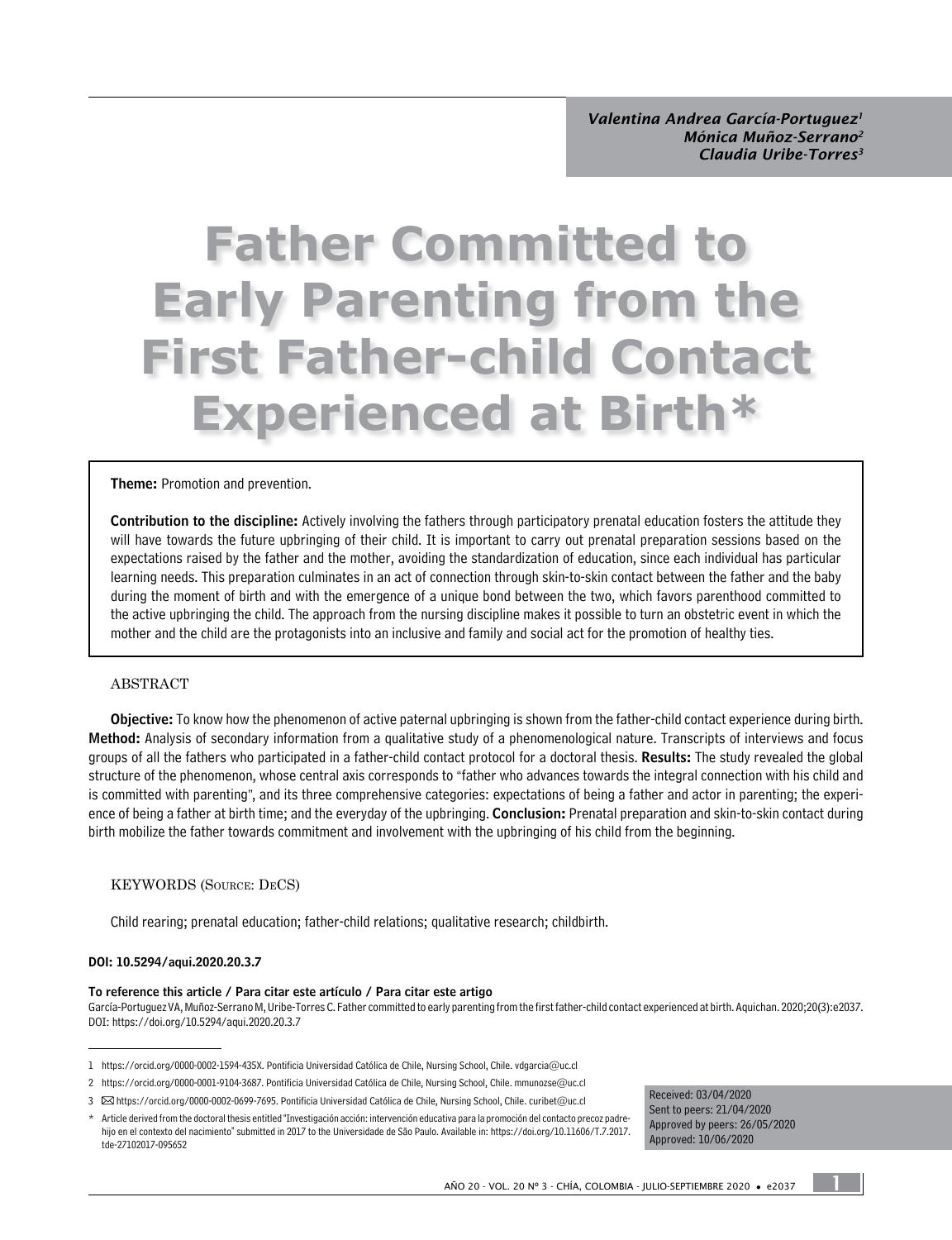## **Padre comprometido con la crianza temprana desde el primer contacto padre-hijo/a vivido en el nacimiento\***

#### **RESUMEN**

Objetivo: conocer cómo se muestra el fenómeno de la crianza paterna activa a partir de la experiencia de contacto padre-hijo/a, vivida durante el nacimiento. Método: análisis de información secundaria de un estudio cualitativo de naturaleza fenomenológica. Transcripciones de entrevistas y grupos focales de todos los padres que participaron de un protocolo de contacto padre-hijo/a para una tesis doctoral. Resultados: el estudio reveló la estructura global del fenómeno, cuyo eje central corresponde a "padre que transita hacia la conexión integral con su hijo/a y se compromete con la crianza", y sus tres categorías comprensivas: expectativas de ser padre y actor en la crianza; la vivencia de ser padre en el momento del nacimiento; el día a día de la crianza. Conclusión: la preparación antenatal y el contacto piel con piel durante el nacimiento movilizan al padre hacia el compromiso e involucramiento con la crianza de su hijo/a desde el comienzo.

#### PALABRAS CLAVE (Fuente: DeCS)

Crianza del niño; educación prenatal; relación padre-hijo; investigación cualitativa; nacimiento.

Artículo derivado de la tesis doctoral "Investigación acción: intervención educativa para la promoción del contacto precoz padre-hijo en el contexto del nacimiento", presentada a la Universidade de São Paulo en 2017. Disponible en: <https://doi.org/10.11606/T.7.2017.tde-27102017-095652>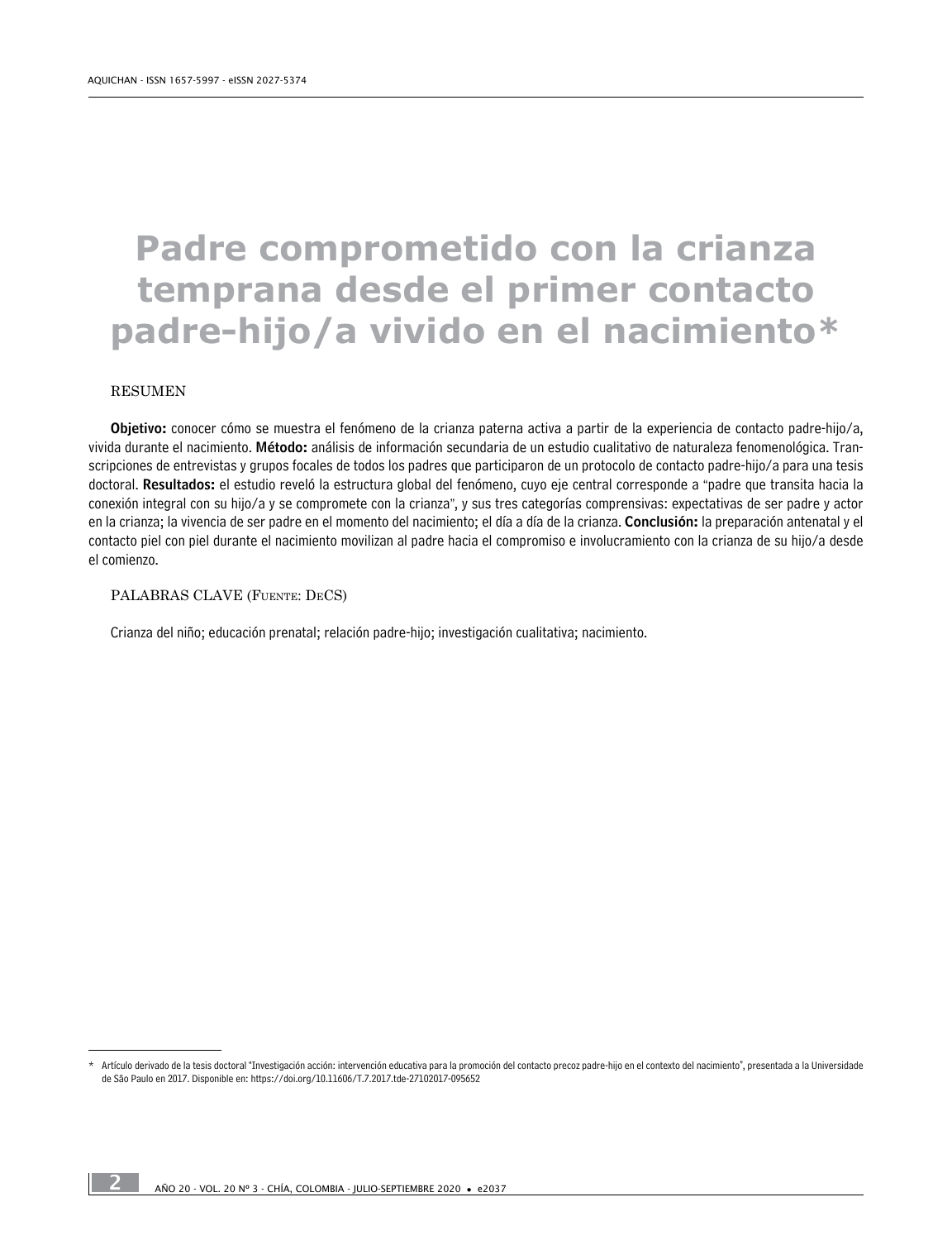## *Pai comprometido em criar seu filho/a desde o primeiro contato pai-filho/a vivenciado com o parto***\***

#### RESUMO

Objetivo: conhecer como o fenômeno da educação paterna ativa é demonstrado a partir da experiência de contato pai-filho/a vivida durante o nascimento. Método: análise de informações secundárias a partir de um estudo qualitativo de natureza fenomenológica. Transcrições de entrevistas e grupos focais de todos os pais que participaram de um protocolo de contato pai-filho para uma tese de doutorado. Resultados: o estudo revelou a estrutura global do fenômeno, cujo eixo central corresponde ao "pai que transita em direção à conexão integral com o filho / a e está comprometido em criar", e suas três categorias abrangentes: expectativas de ser pai e ator na criação; a experiência de ser pai ao nascer; o dia a dia no processo de criação. Conclusão: o preparo pré-natal e o contato pele a pele durante o parto mobilizam o pai para o comprometimento e o envolvimento com a criação do filho desde o início.

#### PALAVRAS-CHAVE (Fonte: DeCS)

Educação infantil; educação pré-natal; relações pai-filho; pesquisa qualitativa; parto.

Artigo derivado da tese de doutorado intitulada "Pesquisa-ação: intervenção educativa para a promoção do contato precoce pai-filho no contexto do nascimento", defendida na Universidade de São Paulo em 2017. Disponível em: <https://doi.org/10.11606/T.7.2017.tde-27102017-095652>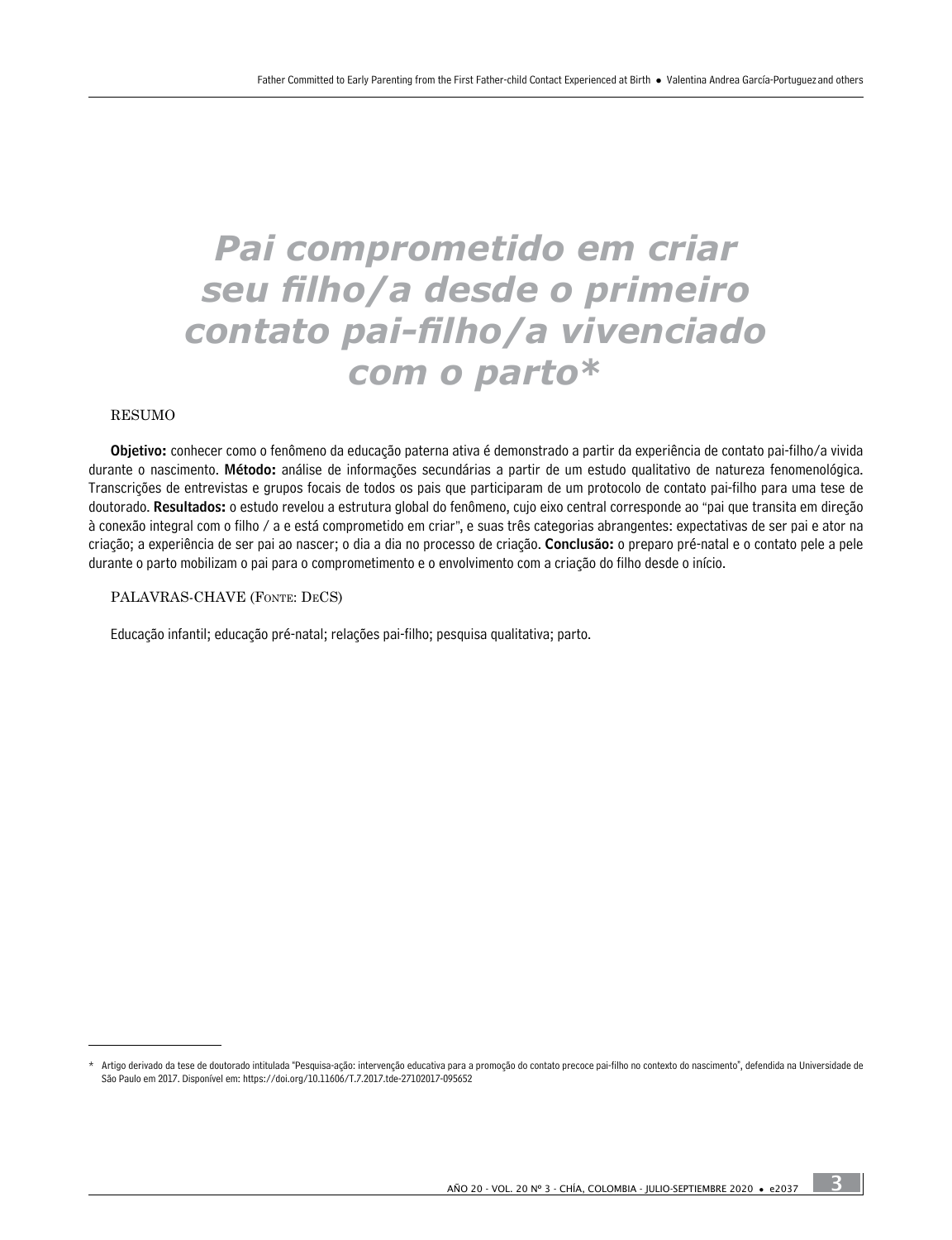## Introduction

Skin-to-skin contact between a mother and her newborn has been shown to have benefits for both, especially for the bond. The effectiveness of breastfeeding increases in the mother, while in the newborn the cardiorespiratory system stabilizes, along with other positive effects (1).

In a Chilean study, early skin-to-skin contact was shown to have a significant association with decreased maternal depressive symptomatology, which is an important strategy to improve the quality of life of the binomial (2). However, this beneficial practice for the mother and her child can also be beneficial for the father-child relationship. The skin-to-skin contact of the father with his child (hereinafter referred to as SSCFC would produce an increase in paternal oxytocin levels and a decrease in stress levels (3), which is why it is essential to favor this inclusive practice in births.

Although the described practice is not yet culturally accepted, even by women themselves (3), other studies describe differences between mother-child and father-child contacts (4), as well as the benefits for future parenting skills (5), and the strengthening of the father-child bond (6).

As it has been seen in some studies, the assumption that parental contact strengthens the bond between father and child (6) becomes relevant for the nursing scope. An in-depth study of this phenomenon will allow knowing the guidelines for directing possible future interventions in primary care or deliveries. Likewise, understanding the benefits of the SSCFC for future parenting skills (5) will help incorporate the father early in the entire process of pregnancy and childbirth.

According to a meta-synthesis found, the SSCFC facilitates the paternal role when the father becomes aware of the needs of his newborn, from where he marks his parenting skills (7). In Chile, SSCFC is not carried out routinely. Therefore, the objective of this research project is to know how the phenomenon of active parenting is shown from the experience of father-son contact during birth, from the perspective of fathers whose children were born in any institution belonging to the UC-Christus Health Network. The question that guides this study is the following: How do fathers live the experience of raising their child from the contact established between them at the time of birth?

## *Philosophical theoretical framework*

The assumptions made for this investigation are: a) SSCFC experiences are particular and multiple; b) phenomenology reveals the lived experience and the meanings that fathers assign to this experience; c) the conscious experience of the person is revealed through the testimony of who bears the phenomenon under study.

The aforementioned proposes a phenomenological approach as a qualitative methodology to answer the question which is set out. This corresponds to the methodology that focuses on understanding the experience of a particular phenomenon that is hidden from consciousness. As a philosophy, it corresponds to the study of the essences through a description of the experience lived in by the person in everyday life. It does not intend to know the etiology of the essence, but rather seeks to understand it in order to comprehend what such individuals are showing by sharing the story of their experience (8).

## Methodology

For this study, an analysis of secondary information generated from a doctoral thesis carried out between 2015 and 2016 (9) was used, which combined two methodologies in two stages of the fathers' experience: action-research, for the prenatal preparation of the fathers, and phenomenological approach, to understand the paternal experience lived from birth. The analysis from the phenomenological perspective was based on three key concepts: essence, intuition, and phenomenological reduction. Essence is the most basic unit for meaning that allows for the personal and subjective description of the phenomenon under study. Intuition corresponds to the interpretation of the phenomenon, from the description made by the participant-carrier. Phenomenological reduction is a process where the researcher must isolate all the personal elements that are related to the phenomenon under study and that could interfere with that interpretation and understanding (8).

The selection of the participants in the original study corresponded to twelve fathers and their pregnant partners, all adults, who were in a third-trimester physiological pregnancy (9).

The pre-delivery focus groups and the individual interviews conducted one month after delivery were previously transcribed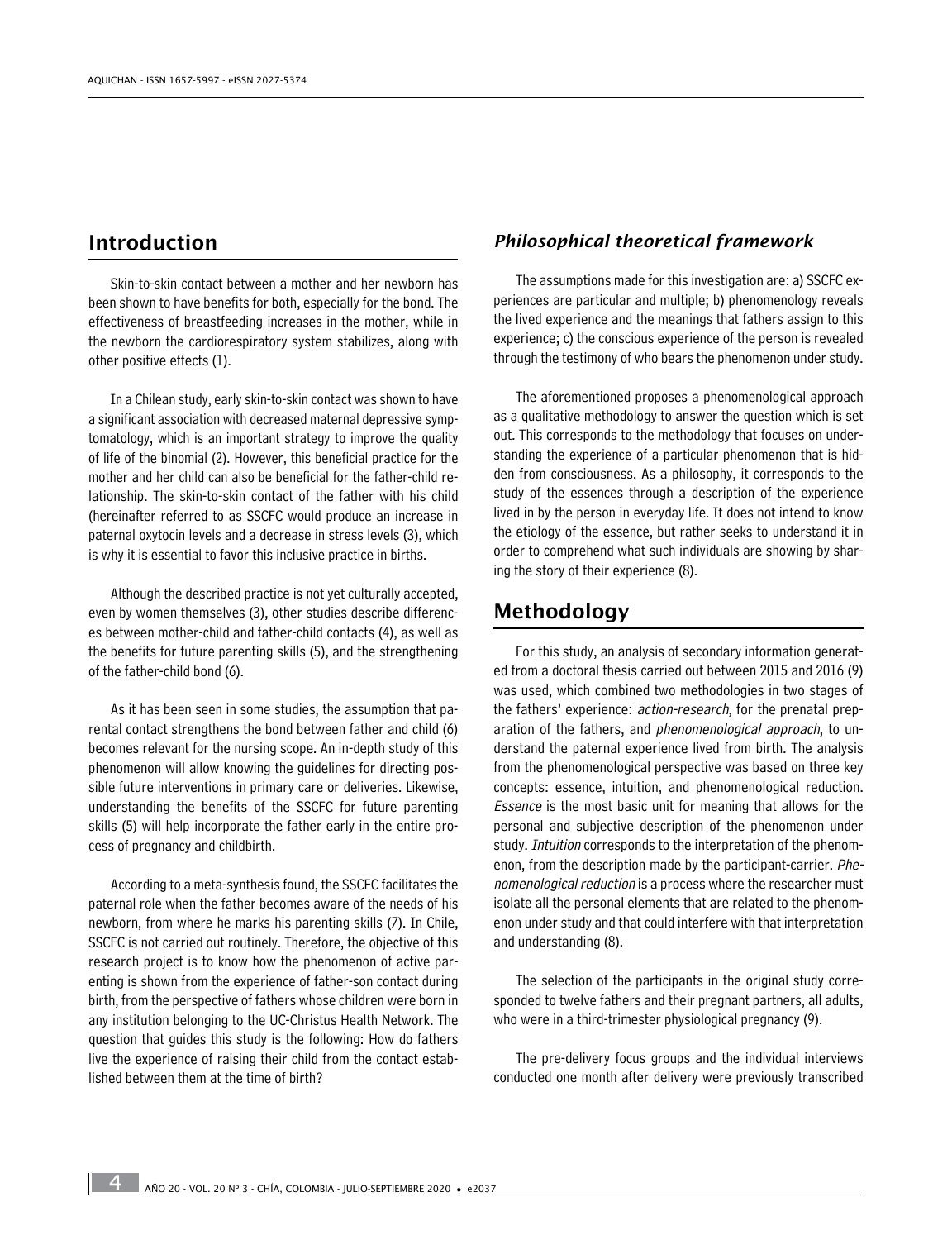verbatim; their content revealed information on the phenomenon related to parental upbringing and SSCFC. In the focus groups, expectations related to parenting were identified; and, in the interviews, those units of meaning that revealed the phenomenon of upbringing on the day after birth.

The information analysis was carried out according to what Streubert (10) sets out, which consists, first, of the personal description of the phenomenon of interest and the written record of the researcher's own assumptions (bracketing); second, in reading and rereading the transcripts for the overview and detail for lifting the essences (units of meaning); third, in understanding the relationship between the units of meaning and the grouping, according to the concordances. This complete process allows developing and presenting a formal structure of the studied phenomenon, together with the richness of a compelling discussion with the relevant and available literature.

Regarding methodological rigor, according to what was stated by Guba and Lincoln in Streubert (10, 11), four criteria were identified that support the work carried out, namely: credibility, dependence, conformability, and transferability. Credibility and the member checking process were ensured in the original study, in accordance with the principle of co-participation and validation for emerging issues and expectations arising from the action-research. Credibility is achieved by connecting emerging essences with information available in related studies and triangulating analysis among the researchers. Regarding *dependence*, there was a detailed description of each step carried out in the methodology, both in the original study and in the current one. For conformability, the analysis was triangulated among the lead researcher, the guiding researcher, and the reviewer. This was carried out in sessions between the lead and guiding researchers. The lead researcher then sent the analysis separately to the guiding researcher and reviewer for obtaining three points of view. Finally, the three impressions were collected in a closing session, to reach a consensus and a deep understanding on the revealed phenomenon. For *conformability*, it was necessary to describe step by step each one of the stages carried out, so that it is reproducible for other researchers. Finally, for *transferability*, the characteristics of the fathers of the original study were recorded in a table (Table 1), so that future researchers may extrapolate the results for similar populations.

| Participant                            | Age | <b>Nationality</b> | <b>Education</b>           | <b>Forecast</b> | <b>Marital</b><br>status |  |  |  |
|----------------------------------------|-----|--------------------|----------------------------|-----------------|--------------------------|--|--|--|
| Institutionalized public health system |     |                    |                            |                 |                          |  |  |  |
| Gold                                   | 31  | Chilean            | Professional<br>technician | <b>FONASA</b>   | Single                   |  |  |  |
| Red                                    | 23  | Chilean            | High school                | Isapre          | Single                   |  |  |  |
| Sepia                                  | 35  | Chilean            | Professional<br>technician | <b>FONASA</b>   | Single                   |  |  |  |
| <b>Brown</b>                           | 39  | Chilean            | Professional<br>technician | Isapre          | Married                  |  |  |  |
| Gray                                   | 54  | Chilean            | High school                | <b>FONASA</b>   | Married                  |  |  |  |
| Calypso                                | 27  | Chilean            | High school                | <b>FONASA</b>   | Single                   |  |  |  |
| Jade                                   | 45  | Chilean            | Professional<br>technician | <b>FONASA</b>   | Single                   |  |  |  |
| Private health care system             |     |                    |                            |                 |                          |  |  |  |
| Messi                                  | 30  | Argentinean        | Higher<br>education        | Isapre          | Married                  |  |  |  |
| Vidal                                  | 34  | Chilean            | Higher<br>education        | Isapre          | Married                  |  |  |  |
| Dinilla                                | つつ  | Chilann            | Higher                     | Toonro          | Marriad                  |  |  |  |

#### Table 1. Characterization of the participants

| Messi   | 30 | Argentinean | Higher<br>education | Isapre | Married |
|---------|----|-------------|---------------------|--------|---------|
| Vidal   | 34 | Chilean     | Higher<br>education | Isapre | Married |
| Pinilla | 32 | Chilean     | Higher<br>education | Isapre | Married |
| Medel   | 35 | Chilean     | Higher<br>education | Isapre | Married |
| Sánchez | 29 | Chilean     | Postgraduate        | Isapre | Married |

Source: Preparation for the original doctoral thesis, based on Uribe-Torres and Hoga (9).

Another important point to highlight is that the ethical considerations, both from the original study and from the current one, were analyzed in light of the principles proposed by Emanuel (12). Likewise, this study was approved by the Scientific Ethical Committee of the Medical School of the Pontifical Catholic University (PUC) of Chile. The original doctoral thesis project was approved by the same Chilean entity and by the Research Ethics Committee of the EEUSP, Brazil, taking into account that the procedures of the original research were developed in accordance with Resolution 466/2012, of the Brazilian National Health Council and with Law 20,120 in Chile.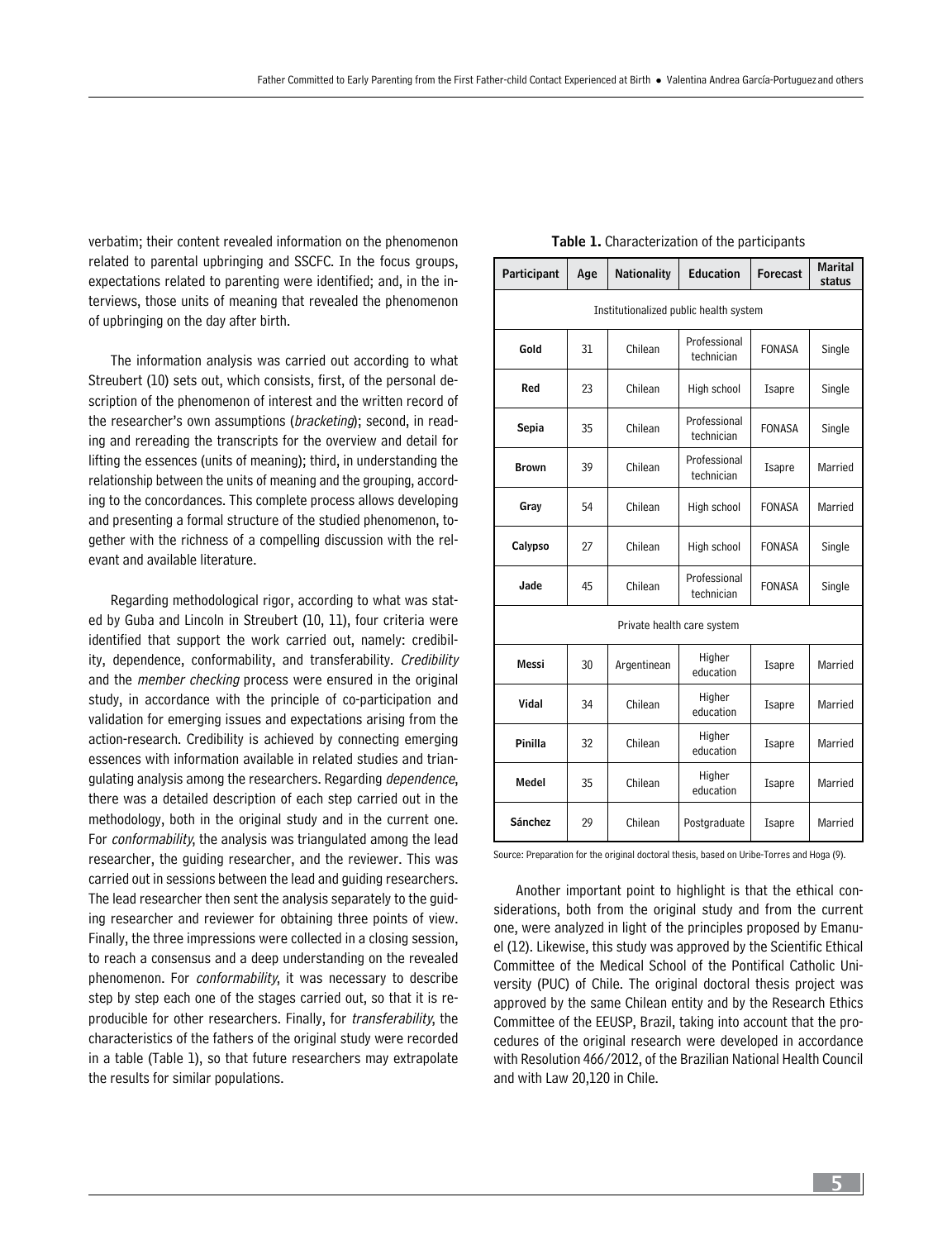## Results

## *Comprehensive categories and central phenomenon*

The essences revealed from the transcribed stories come together in three main categories: the expectations of being a father and actor in the upbringing, the experience of the SSCFC at birth and in the everyday of paternal upbringing. These make it possible to support and understand the phenomenon of the "father who advances towards the integral connection with his child and is committed with parenting", represented in Figure 1.



Figure 1. Descriptive figure of the revealed phenomenon

## *Expectations on being father and actor in parenting*

The parental expectations considered in this study were identified from the content of the focus groups of the exploratory phase of prenatal preparation (original study). Those most relevant corresponded to: achieving future recognition of their child's needs, developing parenting skills, evolving culturally and generationally with respect to how their fathers were with them, and wanting to be part of their children's lives from birth.

## *Being able to recognize my child's needs*

The expectation of being a good father arises as the subject feels capable and wants to learn to recognize the most basic needs of his children, such as crying, rest, and hunger.

"Recognizing the types of crying, when they are hungry, when they are sleepy […]. Knowing if they are hungry or we can try to put them to sleep…" (P5).

#### *Developing parenting skills*

The fathers' reports, during the exploratory phase, show the need to learn basic technical skills for raising their children, such as changing diapers, drinking, dressing, and calming.

"… how to hold him and with what force; how to change him, put clothes on, take clothes off. Those are things that nobody teaches you" (P3).

"… it is very important to see the theme of changing because I have never changed my children's diapers; in some emergency situations, but for me to want to change the baby's diaper, no" (P4).

#### *Evolving culturally and generally: from passive parental upbringing to an active posture*

In their reports, some fathers report that the older generations showed no involvement of the father as an active figure in the upbringing. Likewise, they highlight that all the tasks were carried out by the mother, while the role of provider and authority figure corresponded to the father. However, a need for some change is seen in a father's report. Already with older children, he wants to be involved from the beginning, for the first time, in the upbringing of the child that is about to be born and regrets not Source: Own elaboration. having been able to do it with his other children.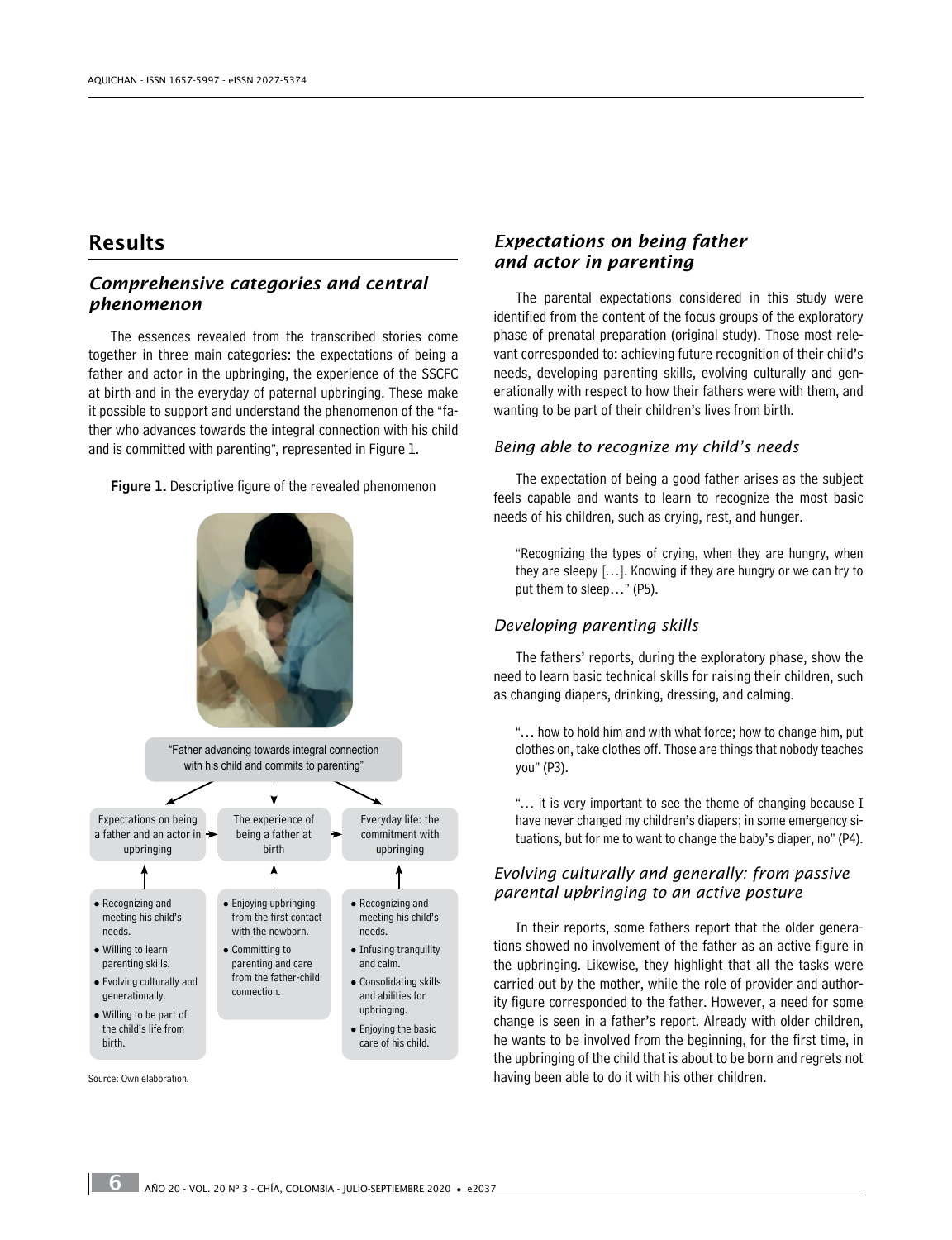It is a family matter too, as all this evolves. My grandfather and my father acted in a certain way, more distant than my dad and I were. Also my dad and I were more distant than I am going to be with my daughter, possibly. In the past, women were born to have children and to raise. The man was an authority figure for the child and with a provider's role (P5).

## *Willing to be part of the child's life from the moment of birth*

It was found that the fathers seek to be more than an accompanying entity; they seek to be part of their children's life and to get involved from birth; they hope to establish a bond that develops throughout an active upbringing and that is perpetuated in time and in life with their children.

"… but it also means being part of day one (birth) in my son's upbringing, and that he can feel confident that he will have a present and active father in his upbringing and growth throughout his life" (P1).

"I don't want to be left out, but rather insert myself into her life from the beginning" (P5).

## *The experience of being a father at birth*

The experience of birth, being and feeling a father, was collected from the reports obtained through in-depth individual interviews, carried at out one month of the child's life. The testimonies reveal multiple sensations, some related to the moment itself, others that project feelings towards the future, such as the desire to raise from a first contact.

#### *Enjoying parenting from the first contact with the newborn*

The phenomenon is shown as a unique connection between the father and the child, generated from the first skin-to-skin contact established between the two. The father enjoys this moment as an actor, not as a spectator.

"I see that the connection that I have with my daughter is exquisite [...] right now I am enjoying my daughter from the moment she was born. In this situation I was more than a spectator, my daughter enjoyed this from the start" (PA).

## *Committing to parenting and care from the father-child connection*

Some fathers express the experience of birth as a "connection" that calls them to commitment and responsibility with their child, through which they give them the security, tranquility, and protection they need.

"I saw him and I felt the responsibility, I felt that the child needs me, and I need the child too. I felt a kind of connection with the child" (PC).

I told her that, while I was there with her, she would lack nothing, nothing was going to happen, so that she feels being protected with me, for her to tell me everything. You dream a lot, to be the ideal father, for the child not to lack anything, to trust, to tell me everything, that I am 100 percent available for the child, that was what I was trying to tell him (at birth) (PG).

"It has to do with a containment that you give her, and that transmits tranquility to the child, not fear" (PE).

The connection experienced during birth allows the father to project himself into the future of parenting with a special role, to want to see his child grow and feel proud of this condition.

"Tenderness, love, I started dreaming immediately; when growing up, first day at school, first dance, all the little things that you do not see when they tell you, but when you start to live them it is different, it feels more direct, in first person" (PG).

"Many things… I was afraid of being fragile, the joy that she was my daughter and having her for the first time, the pride of being a father, the pride that she has already been born. I wanted to see her growing" (PB).

## *Everyday life: The commitment with upbringing*

The reports reveal the feelings that are related to everyday life, after birth, both in the bond and with the upbringing. Essences arise where fathers are confident in recognizing and attending to the needs of their children, consolidating basic technical skills for their care.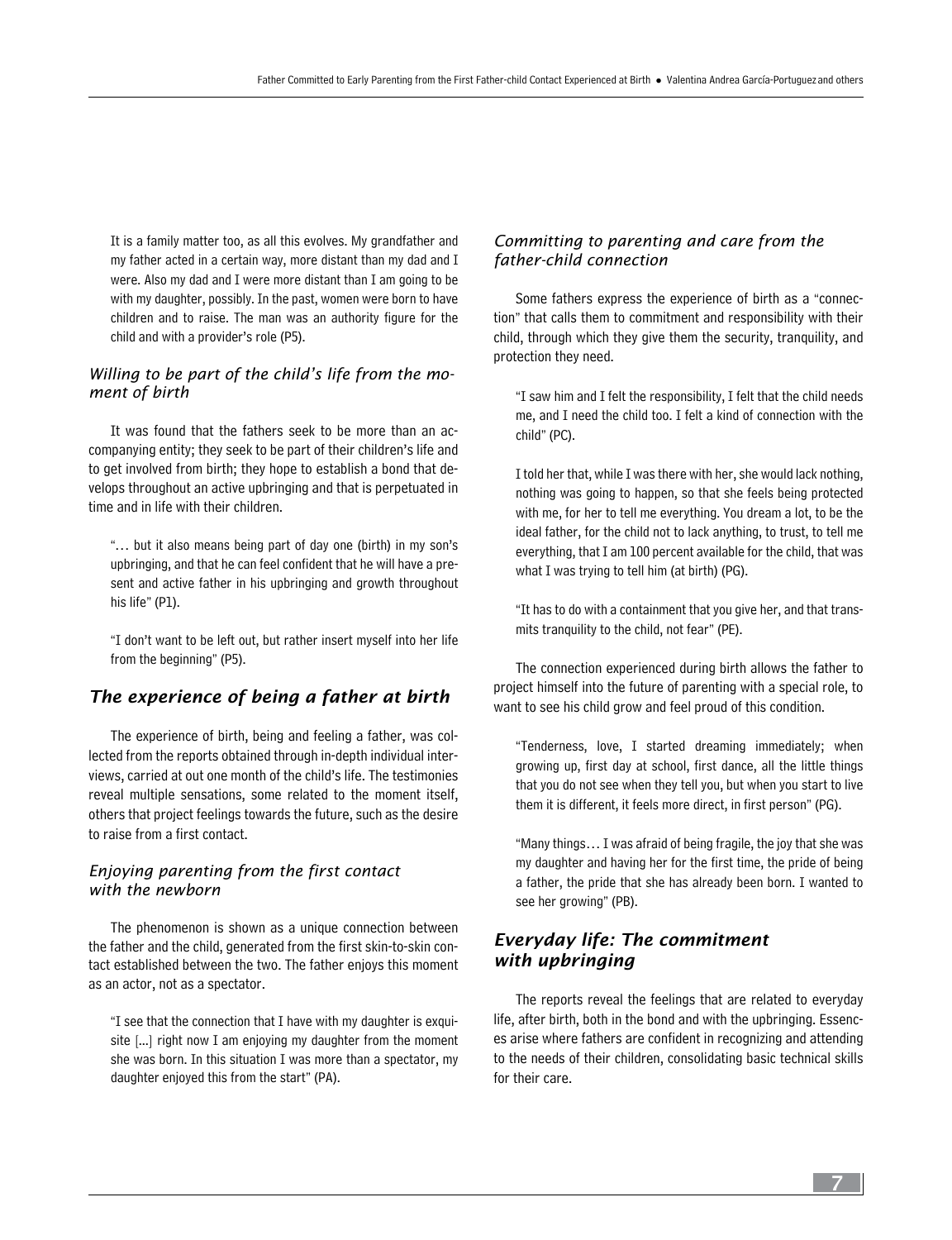#### *Recognizing and meeting their child's needs*

By reporting their postpartum experience, the fathers manage to raise awareness on a topic related to knowing how to be a father, knowing how to recognize and meet the needs of their child. They manage to read their needs, which leaves them satisfied with their own achievements.

My baby may cry, but I don't even have to be patient, since for me it is part of the process of understanding that the baby wants something. I hold my baby now, I try to understand her, I think I now have a connection thanks to which I know what will happen after she drinks milk, when she is sleepy. I understand all these processes, I can read what the baby is saying (PA).

"I already identify when it is something they really need and when it is not. The way of crying is different when the child is really hungry or cold […] you get to know the child more everyday" (PG).

### *Infusing tranquility and calm: benefit for the father-child relationship*

The testimonies reveal that the fathers feel complicity with their child so that they become the person who manages to transmit tranquility and calm to their baby. A father reports feeling that such tranquility generates a mutual benefit; there is a "synchronous tranquility" between the two.

The baby is said to be more attached to me. When I am with her I have no problems, my daughter behaves "super" (very well), she does not bother at all, but my partner tells me that when I am not there, the baby cries a lot; when I am present she does not cry, do you notice the change? (PA).

When she's in the room, I've realized that I calm him. Now, the last days, at night, I walk him, make him sleep for a little while and put him to bed closer to me. He is restless and I approach him, I breathe closer to him and he remains calm, he begins to fall asleep, he calms down with me, that remains the same (PD).

"As he is calm, he makes me calm, I think he feels that. When I hold him I am calm" (PC).

Based on the baby's need for tranquility, the fathers reveal in their reports that they have been developing strategies to calm their children, depending on each identified need.

"At that moment she began to cry, and no one could calm her down. I hold her and she became calm; I also wanted to stand up because if I sat down she would get restless, so I stood up, I started rocking her and she calmed down" (PB).

"I like to hold her in many ways because I find it much more relaxing for her. It's incredible: when you hold her, you immediately feel when she's not comfortable, when she feels restless or when she's not well" (PF).

"Now, I hold her, I walk her a little, I whisper something to her and she calms down. I believe that a part of her must return to that moment of warmth, comfort, and union (birth)" (PE).

### *Consolidating parenting skills and abilities for parenting*

Another of the essences revealed from the fathers' reports includes the achievement of competences, skills, and abilities for upbringing their children. These highlight the feeling of confidence, of not being afraid.

"I hold my baby with confidence, calmly, I have no problem to turn the baby here and there, so I think that was very positive for me" (PA).

"Now I am a master in changing diapers, I no longer have any problem. I have been practicing the diaper change, learning technical things […] I've even dressed him up. At the beginning it was more complicated for me, but now I already found the technique to be able to put his clothes on, it was necessary to gain confidence" (PD).

"I feel very confident; in fact, I think I can make him sleep easily, or if he needs a diaper change, I also do it" (PC).

They attribute achieving these skills to having had the first skin-to-skin contact with their children at birth. Although for some it was not easy at first, they feel that this instance allowed them to be prepared to face new situations of caring for their children.

"When you become attached, you have to face immediate physical contact; then, when you have to hold her for the second time, there is no longer that barrier of never having held her" (PE).

"With the security that this gave me to be able to hold him because I had never held a baby, and with you it already gave me a little more security, I felt more empowered" (PD).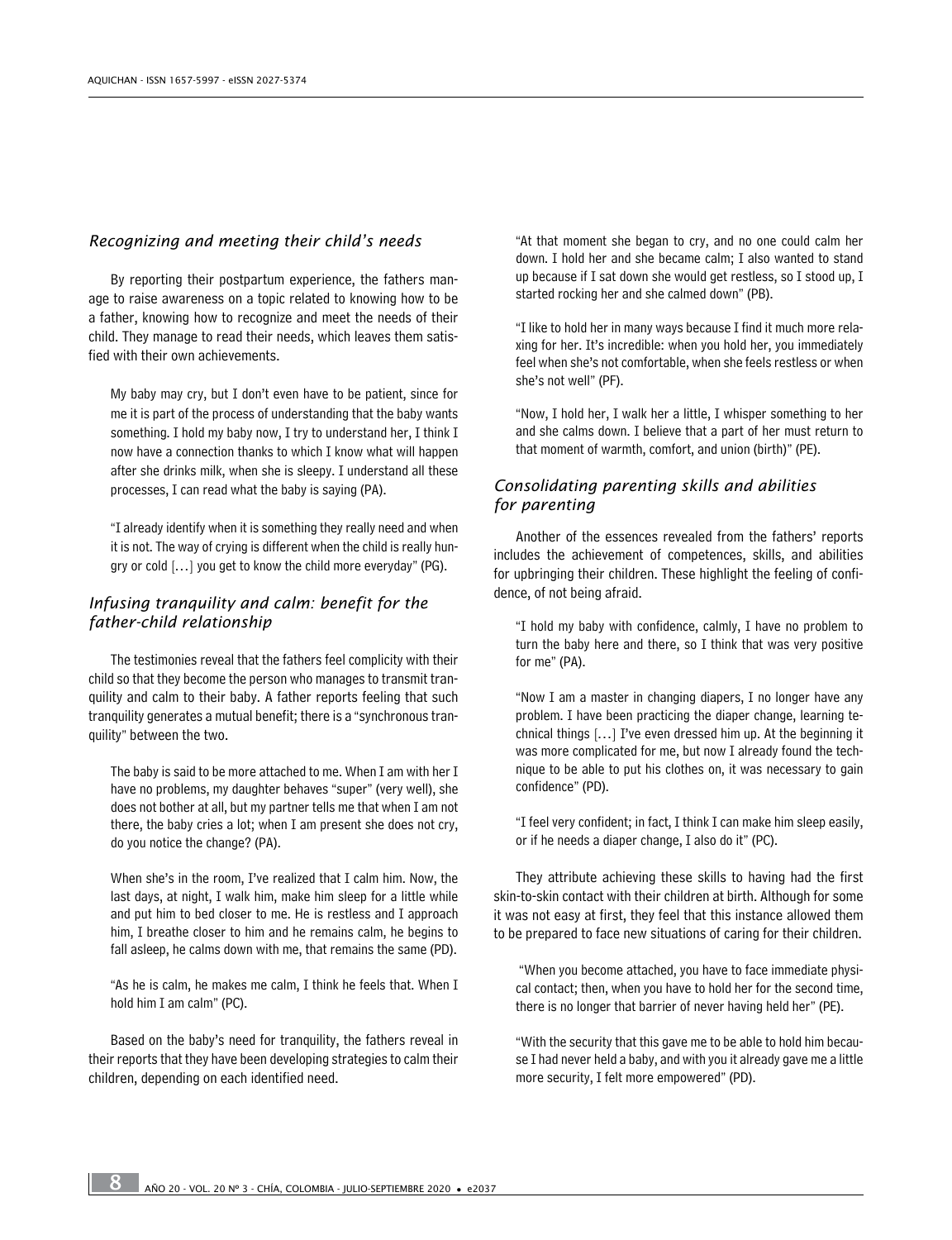#### *Enjoying their child's basic care*

In their reports, the fathers are at ease, enjoying themselves, happy to physically take care of their children. They do not see it as an obligation, so feeling motivated generates satisfaction.

"Changing him, bathing him, taking off the dirt, preparing a bag to go out. You have to be there participating and doing everything that can be done. I do it with pleasure, with great pleasure" (PD).

"Yes, even though I'm deadly sleepy, I enjoy dressing her, bathing her, even though she cries a lot for that too" (PG).

## Discussion

In this study, the reports showed that the fathers who have received participatory prenatal preparation are involved in raising their child from the beginning. They spontaneously express expectations of being good fathers and caregivers, capable of recognizing the needs of their unborn children. According to other authors, thanks to the special prenatal preparation sessions for fathers, they would be able to feel more confident when facing their distinct roles from birth (10).

In the original study (9, 13), no father reported feeling left out during prenatal preparation. This is due to the fact that, in the exploratory and educational sessions, the themes to be developed were jointly defined. However, in other studies, despite having received antenatal preparation, the fathers felt excluded by participating in some sessions aimed only at the mothers. Therefore, they suggested that they would have liked to be taught basic parenting skills (14).

In the reports, the fathers expressed that they sought to reconvert past cultural and generational experiences, moving from passive parenting to active parenting. They maintained that, in the past, the father was the provider, while the mother was the one in charge of the upbringing. By receiving antenatal training, they were able to make this perception of upbringing visible, and now they seek to become actively involved in it and change history. Other authors reinforce this idea: the fathers who received antenatal training had the opportunity to reflect on the influence of the cultural, social, and historical environment as a barrier to parenting (15).

In the stories of this study, the fathers reported not being afraid to face the first father-child contact. However, other studies show that, because they feel that upbringing has always been a maternal function, fathers fear parenthood, feeling excluded from such work. Sponsler et al. point out that one of the main strategies to cross this fear barrier is prenatal parental preparation and physical contact during birth (16). In their turn, Nyqvist et al. expose that it is difficult to establish SSCFC spontaneously and without parental antenatal preparation, since they attribute it to the privileges of the mother (17).

For the fathers in this study, parenting began from the moment of birth, from the first SSCFC. The reports show the emergence of the bond that connected and committed them to their children; the need to take care of them, to see them grow and to be fathers; the necessary security and confidence to raise them. These essences were revealed thanks to the phenomenological approach used to analyze the interviews (8). Other authors reassert this idea, with the reinforcement of the bond, the deep connection, and the feeling of security and confidence that they transmit in order to raise (15, 18).

Later on, in the everyday of upbringing, the fathers reported that the prenatal expectations were met. They were able to recognize and attend to the basic needs of their children; they developed self-confidence and basic parenting skills, such as changing diapers, walking, dressing, and holding their newborns. All thanks to having been involved from the first moment (birth) in the upbringing of their children. This aspect is reinforced by a meta-synthesis whose approach is that the fathers feel more secure and closer to upbringing from the first contact at birth to the first year of life, progressively. Changing diapers or bathing allows them to feel more secure in caring for their children (19). In turn, other authors suggest that the earlier the father gets involved, the greater his commitment to raising the child will be (20).

## Conclusion

Inclusive paternal preparation results in a father committed to parenting from before the birth. With this benefit, the fathers can understand and express their weaknesses and strengths, and this allows the intervention to be guided based on these difficulties. Starting with the SSCFC at birth provides technical and affective tools that empower the father in this role. The early father-child bond established has a positive effect on the family, as well as on the relationship with the partner. However, it is necessary to continue exploring how this type of intervention contributes to establishing healthy couple and family relationships that protect children.

Conflict of interests: None declared.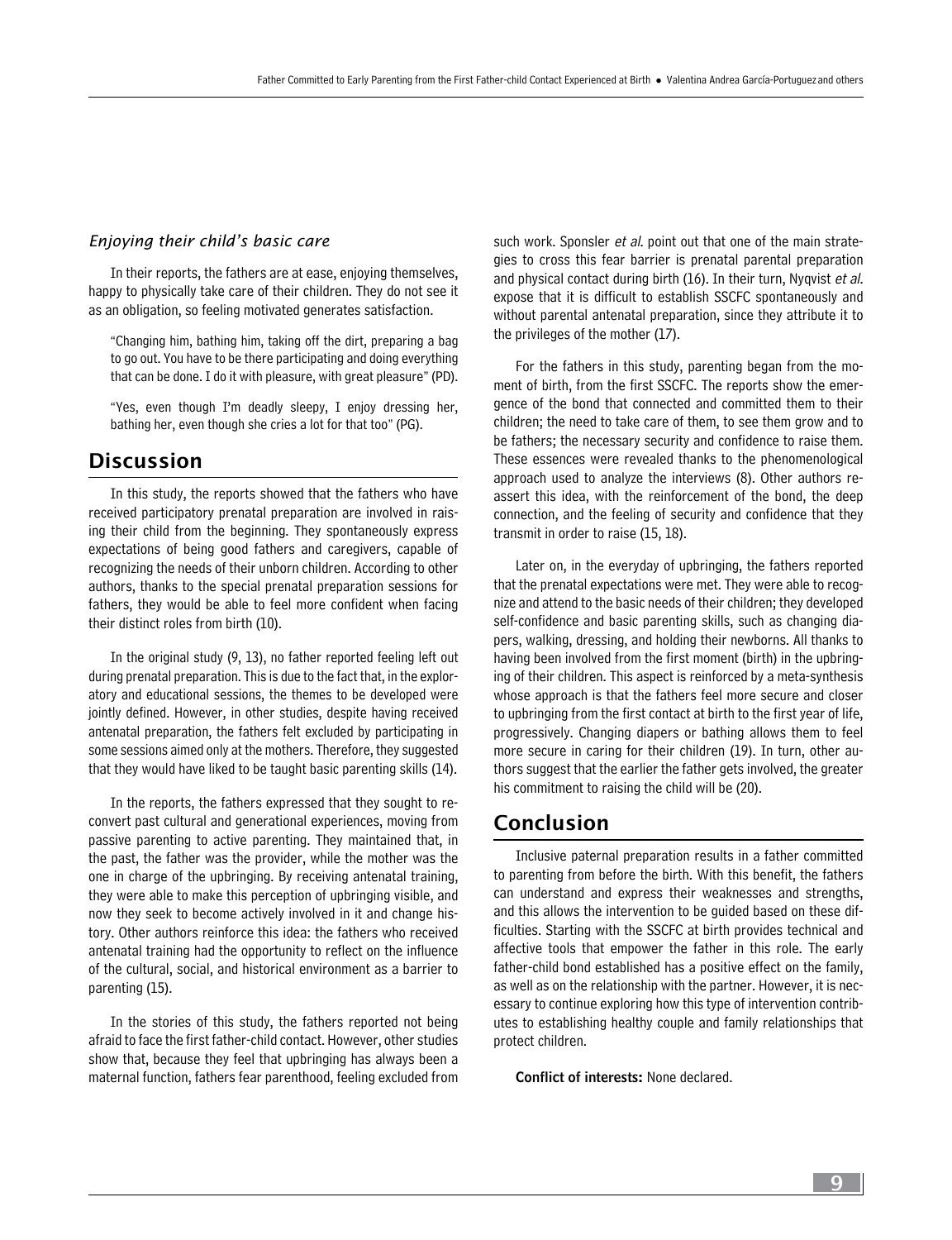## References

- 1. Moore E, Bergman N, Anderson G, Medley N. Early skin-to-skin contact for mothers and their healthy newborn infants (review). Summary of findings for the main comparison. Cochrane Database Syst Rev [Internet]. 2016;5(11). Disponible en: <https://www.ncbi.nlm.nih.gov/pubmed/27885658>
- 2. Dois CA, Lucchini RC, Villarroel DL, Uribe TC. Efecto del contacto piel con piel sobre la presencia de síntomas depresivos postparto en mujeres de bajo riesgo obstétrico. Rev Chil Pediatr [Internet]. 2013;84(3):285-92. Disponible en: <https://scielo.conicyt.cl/pdf/rcp/v84n3/art06.pdf>
- 3. Smith ER, Bergelson I, Constantian S, Valsangkar B, Chan GJ. Barriers and enablers of health system adoption of kangaroo mother care: A systematic review of caregiver perspectives. BMC Pediatr [Internet]. 2017;17(1):1-17. DOI: [http://](http://doi.org/10.1186/s12887-016-0769-5) [doi.org/10.1186/s12887-016-0769-5](http://doi.org/10.1186/s12887-016-0769-5)
- 4. Velandia M, Uvnäs-Moberg K, Nissen E. Sex differences in newborn interaction with mother or father during skinto-skin contact after Caesarean section. Acta Paediatr Int J Paediatr [Internet]. 2012;101(4):360-7. DOI: [https://doi.](https://doi.org/10.1111/j.1651-2227.2011.02523.x) [org/10.1111/j.1651-2227.2011.02523.x](https://doi.org/10.1111/j.1651-2227.2011.02523.x)
- 5. Blomqvist YT, Rubertsson C, Kylberg E, Jöreskog K, Nyqvist KH. Kangaroo mother care helps fathers of preterm infants gain confidence in the paternal role. J Adv Nurs [Internet]. 2012;68(9):1988-96. DOI: [https://doi.org/10.1111/j.1365-](https://doi.org/10.1111/j.1365-2648.2011.05886.x) [2648.2011.05886.x](https://doi.org/10.1111/j.1365-2648.2011.05886.x)
- 6. Velandia M, Matthisen AS, Uvnäs-Moberg K, Nissen E. Onset of vocal interaction between parents and newborns in skin-to-skin contact immediately after elective cesarean section. Birth [Internet]. 2010;37(3):192-201. DOI: [https://doi.](https://doi.org/10.1111/j.1523-536X.2010.00406.x) [org/10.1111/j.1523-536X.2010.00406.x](https://doi.org/10.1111/j.1523-536X.2010.00406.x)
- 7. Anderzén-Carlsson A, Lamy ZC, Tingvall M, Eriksson M. Parental experiences of providing skin-to-skin care to their newborn infant. Part 2: A qualitative meta-synthesis. Int J Qual Stud Health Well-being [Internet]. 2014;9. DOI: [https://](https://doi.org/10.3402/qhw.v9.24907) [doi.org/10.3402/qhw.v9.24907](https://doi.org/10.3402/qhw.v9.24907)
- 8. Carpenter D. Phenomenology as method. In: Streubert H, Carpenter D, editors. Qualitative Research in Nursing: Advancing the Humanistic Imperative. Philadelphia: Wolters Kluwer Health/ Lippincott Williams & W; 2011. p. 72-96.
- 9. Uribe-Torres C, Hoga L. Investigación acción: intervención educativa para la promoción del contacto precoz padre-hijo en el contexto del nacimiento. Sao Paulo: Editorial; 2016.
- 10. Streubert H. Designing data generation and management strategies. In: Streubert H, Carpenter D, editores. Qualitative research in nursing: Advancing the humanistic imperative. 5.ª ed. Philadelphia: Wolters Kluwer Health/Lippincott Williams & Wilkins; 2011. p. 33-55.
- 11. Palacios B, Sánchez M, Gutiérrez A. Evaluar la calidad en la investigación cualitativa. Guías o checklists. En: Facultad de Ciencias Sociales, Jurídicas y de la Comunicación (Ed), Actas del II Congreso Nacional sobre Metodología de la Investigación en Comunicación y del Simposio Internacional sobre Política Científica en Comunicación [Internet]. Segovia, España; 2013. p. 581-96. Disponible en: [http://www.revistalatinacs.org/068/cuadernos/Segovia\\_actas.pdf](http://www.revistalatinacs.org/068/cuadernos/Segovia_actas.pdf)
- 12. Emanuel E. ¿Qué hace que la investigación clínica sea ética? Siete requisitos éticos. En: Lolas E, Quezada A, editores. Pautas éticas de investigación en sujetos humanos. Ciudad: Nuevas Perspectivas; 2003.
- 13. Muñoz-Serrano M, Uribe-Torres C, Hoga L. Fathers prepared for and committed to their role as companions during the birth process. Aquichan [Internet]. 2018;18(4):415-25. DOI:<https://doi.org/10.5294/aqui.2018.18.4.4>
- 14. Entsieh AA, Hallström IK. First-time parents' prenatal needs for early parenthood preparation: A systematic review and meta-synthesis of qualitative literature. Midwifery [Internet]. 2016;39:1-11. DOI: [http://dx.doi.org/10.1016/j.](http://dx.doi.org/10.1016/j.midw.2016.04.006) [midw.2016.04.006](http://dx.doi.org/10.1016/j.midw.2016.04.006)
- 15. Erlandsson K, Häggström-Nordin E. Prenatal parental education from the perspective of fathers with experience as primary caregiver immediately following birth: A phenomenographic study. J Perinat Educ [Internet]. 2010;19(1):19-28. DOI:<https://doi.org/10.1624/105812410X481537>
- 16. Sponsler W, Weatherspoon C, Weatherspoon D, Campbell D. Fear of Fatherhood. Int J Childbirth Educ [Internet]. 2015;30(1):33- 37 5p. Disponible en: [https://scholarworks.waldenu.edu/cgi/viewcontent.cgi?article=1061&context=sn\\_pubs](https://scholarworks.waldenu.edu/cgi/viewcontent.cgi?article=1061&context=sn_pubs)